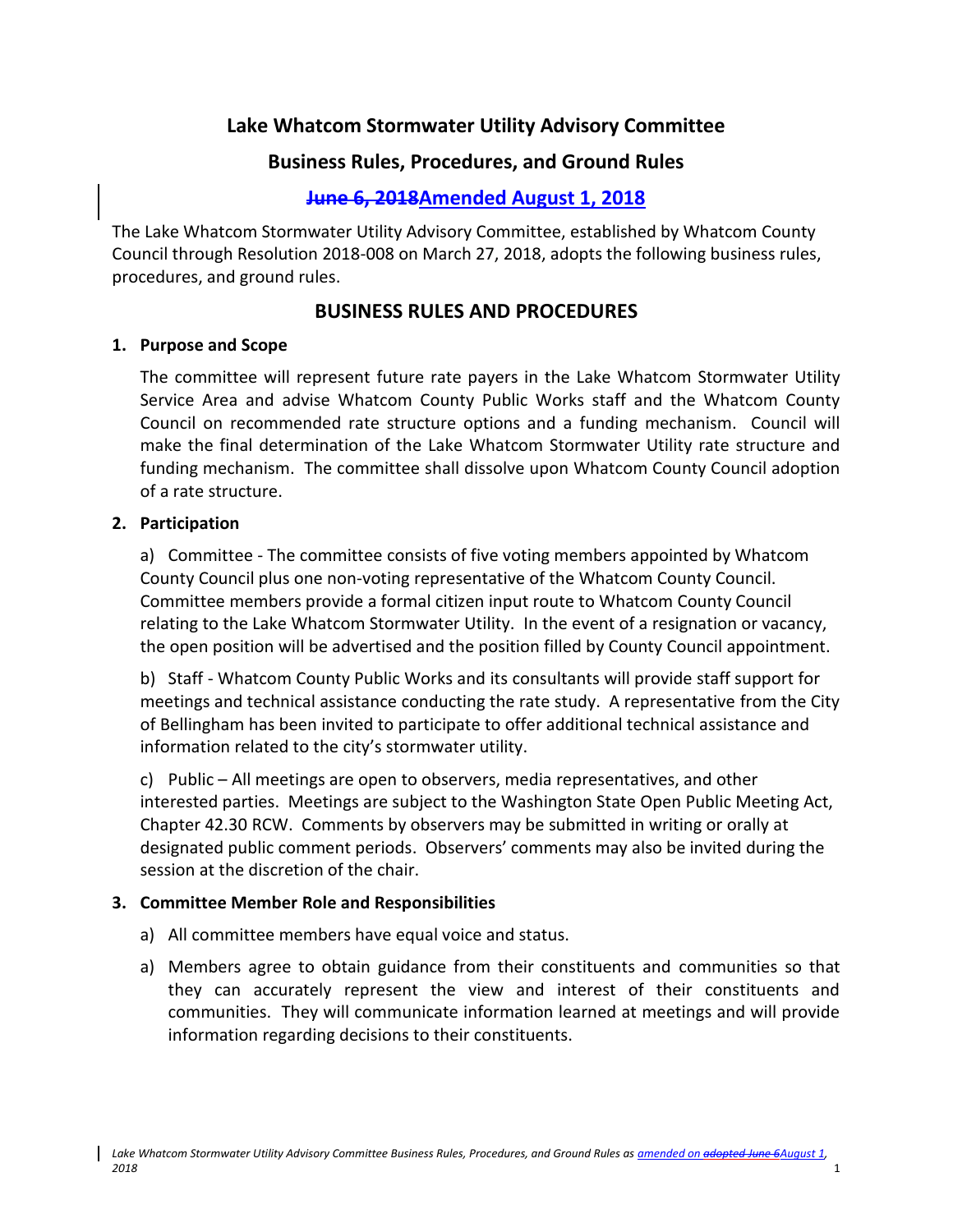- b) Committee members who speak outside of the meetings will speak for themselves and express their own views. They will not represent an official committee point of view unless expressly authorized by the committee.
- c) All official communications from the committee must be reviewed by the committee prior to release, unless general guidance has been provided by the committee for the communications content and one committee member is assigned to provide final review prior to release.
- d) All committee members agree to abide by the ground rules as established by the committee.

## **4. Officers**

a) Election - The committee shall elect a chairperson and vice-chairperson from among its members. Officers will serve for the duration of the committee. In the event of a vacancy in the office of chairperson, the vice-chairperson automatically becomes the chairperson. A vacancy occurring in the office of vice-chairperson is filled by election of a replacement. A vacancy in an office automatically occurs upon the second consecutive unexcused absence of an officer from the regular meetings.

b) Officer Duties - The chairperson has the responsibility of presiding at committee meetings including: encouraging members to abide by the adopted ground rules, working with staff to place items on the agenda, calling special meetings, canceling meetings, excusing members for valid reasons from attendance, and serving as the spokesperson for the committee. The vice-chairperson assumes the responsibilities of the chairperson in his/her absence. The vice-chair shall have the power to perform all duties of the chair in his/her absence.

## **5. Quorum and Decision Making**

a) Quorum - Three members of the advisory committee shall constitute a quorum for the transaction of business.

b) Decision Making – Committee members will make decisions by consensus. This means that all members can live with and support the decision. If one member cannot live with the decision, consensus is blocked. If the committee decides that a consensus decision will not be reached on a particular issue, a roll call vote of the members shall be taken. A simple majority shall prevail.

c) Minority Opinion - Any committee member or committee members may file a minority opinion for the record. The minority opinion shall include the specific issue, decision which is opposed, and a rationale for the minority opinion. When possible, preferred alternative language or options should be included in the minority report. Members supporting the minority report shall be listed in the report.

## **6. Meeting Organization and Administration**

a) Meeting Schedule – Meeting dates are set according to committee member and staff availability, posted on the Whatcom County website, and posted to the Whatcom County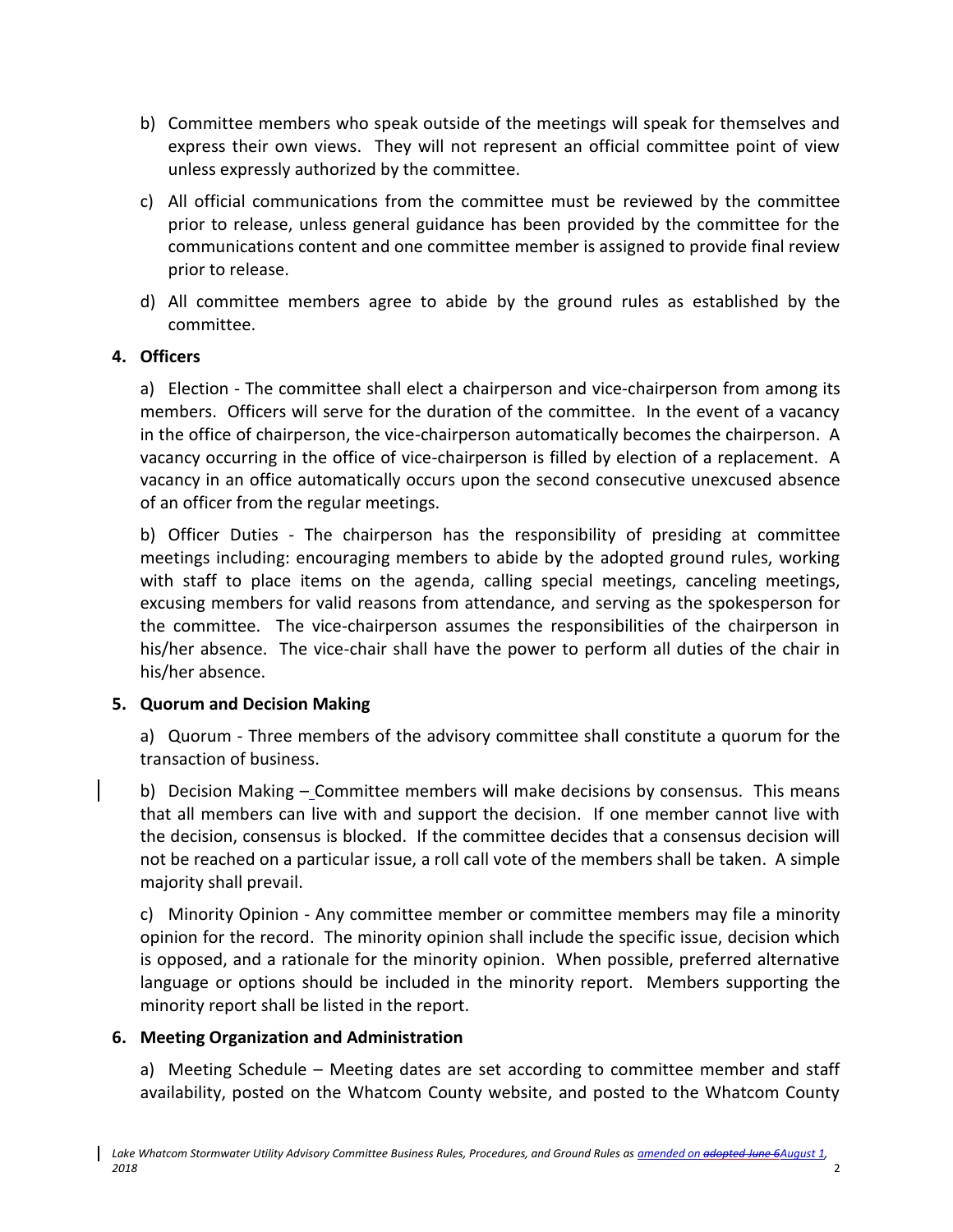Public Works stormwater calendar.

b) Meeting Time – Committee meetings will start promptly and end at the times scheduled. The regular meeting time is  $5:030 - 7:30$  p.m.

c) Attendance - Due to the short-term duration of this committee, regular attendance of committee meetings is important and expected. If a committee member cannot attend a meeting, he/she will notify the chairperson in advance and follow up to seek information on meeting materials missed from staff. Repeated unexcused absences may be addressed at the discretion of the chairperson.

- d) Order of Business:
	- roll call
	- determination of quorum
	- approval or modification of agenda
	- approval or modification of previous meeting summary
	- **•** open session for public comments on issues related to the meeting Whatcom Stormwater Utility
	- staff reports and issue paper discussion
	- committee discussion, deliberations, and decision making
	- open session for public comments on issues related to the meeting agenda and Lake Whatcom Stormwater Utility
	- second open session for public comments
	- decision summary and action item review
	- agenda items for next meeting
	- adjournment

d) Meeting Summaries and Records - Meeting summaries will be prepared by Whatcom County Public Works Department staff or their consultant. Written and audio recordings of meetings, findings, and recommendations shall be kept and available as a public record.

e) Meeting Notice – Meeting notice, including draft agenda, will be emailed to committee members and posted to the Whatcom County website stormwater calendar at least one week prior to the next meeting.

7. Amendment

These rules and procedures may be amended by a majority vote of the committee provided no proposed changes are in conflict with any applicable code, law, or ordinance.